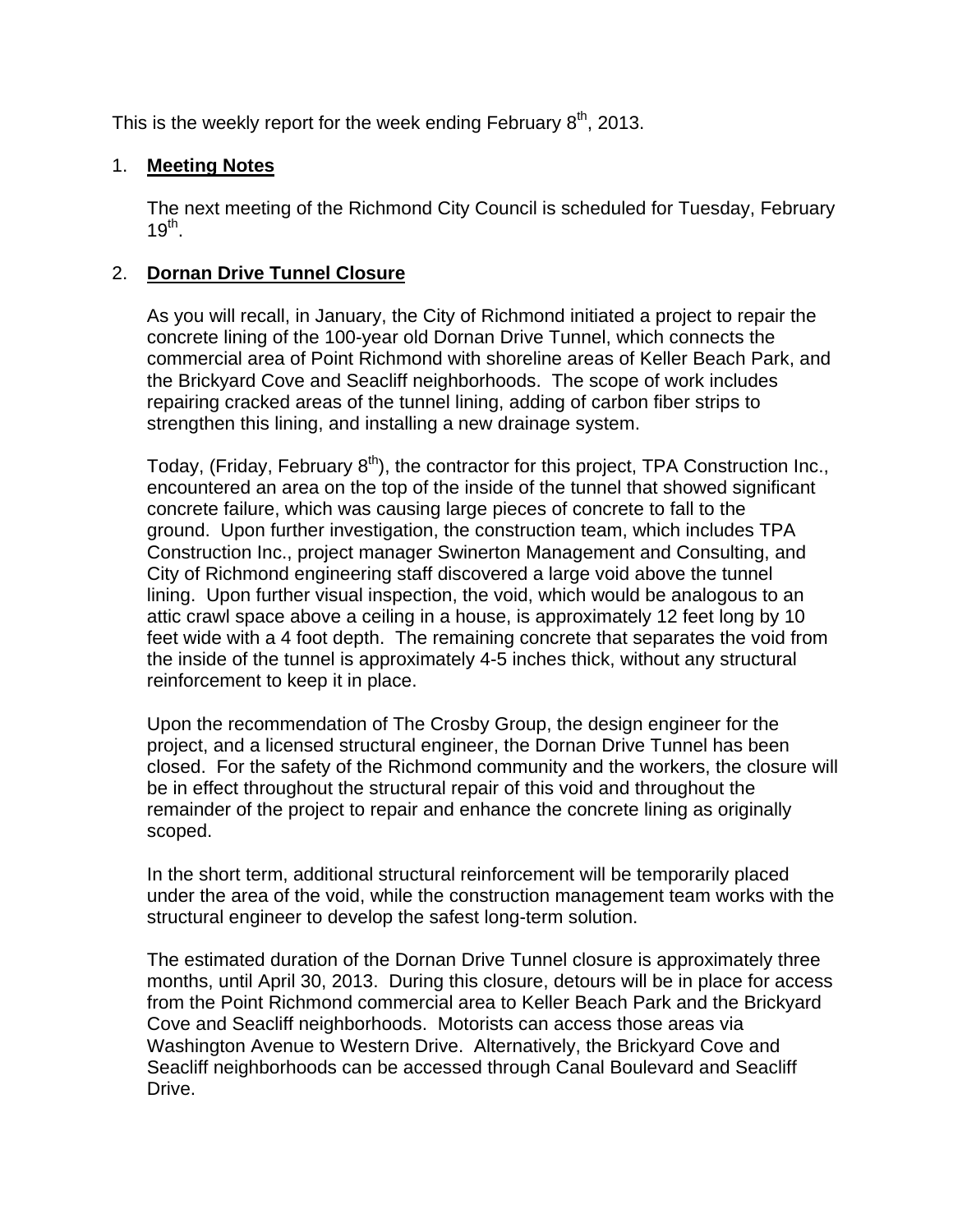While we understand that the temporary closure of the Dornan Drive Tunnel is an inconvenience to residents, we also believe that it is in the best interest of public safety. We apologize for this inconvenience and appreciate your patience.

For future updates on this project, residents can follow: http://twitter.com/CoR\_Engineering; or

Follow the City's E-News on the City's website at www.ci.richmond.ca.us.



Dornan Drive Tunnel Detour Map

## 3. **Richmond ESC is Ready to Launch!**

The City of Richmond's high impact volunteer program, Richmond ESC – Excellence Serving our Community – will officially launch on Wednesday, February  $20<sup>th</sup>$ . You are invited to join this momentous occasion between the hours of 11:30 AM and 1:00 PM, in the City Council Chamber at 440 Civic Center Plaza. At the launch event, attendees will be able to hear about the program's service initiatives, get a sneak peak of the program's new website, and win door prizes.

For more information, please contact Richmond ESC at (510) 237-SERV (7378).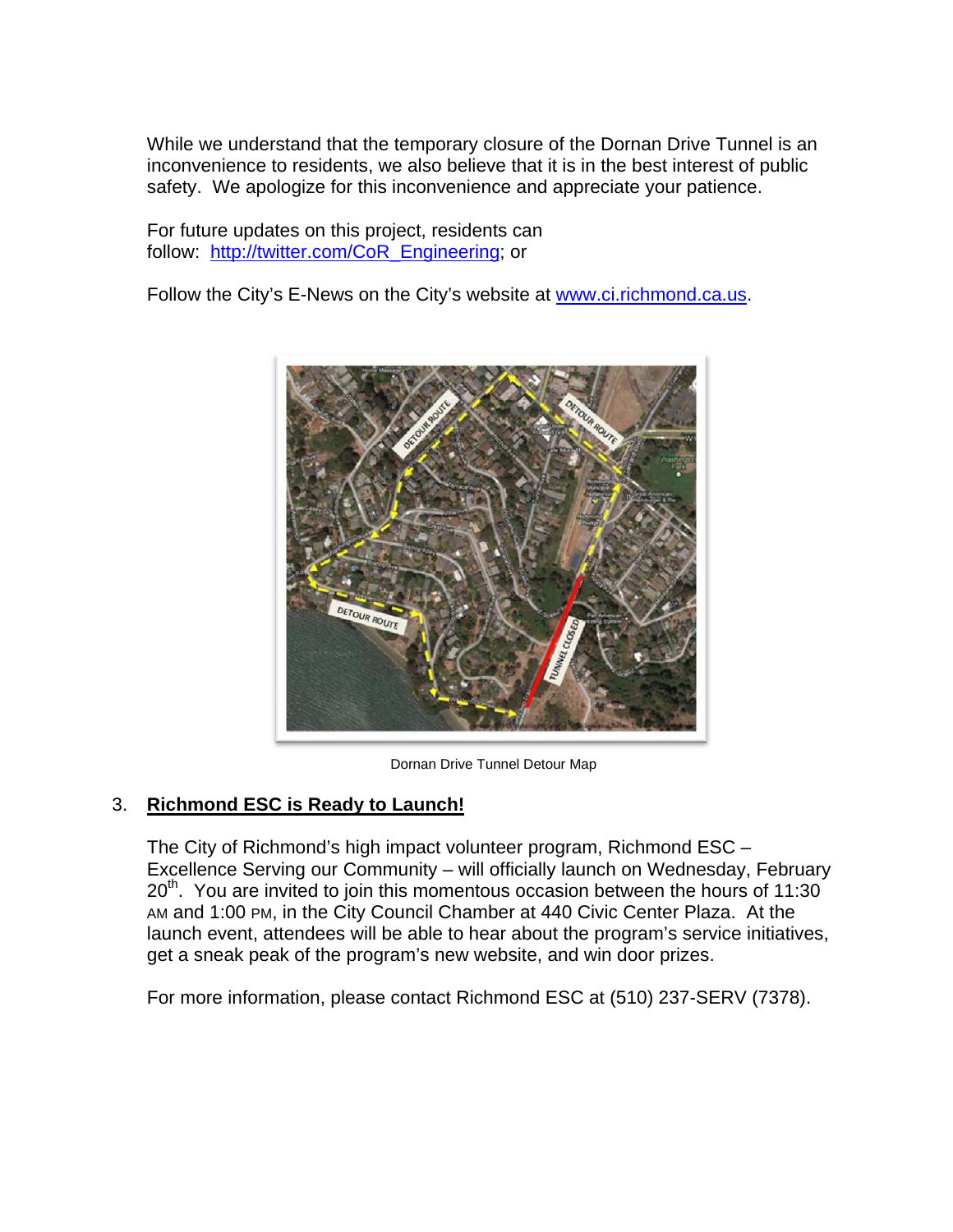### 4. **Fruit Tree Giveaway**

On Friday, February  $8<sup>th</sup>$ , the City of Richmond Environmental and Health Initiatives Division, in partnership with the Self-Sustaining Communities, received a generous donation from the Dave Wilson Nursery, of over 200 fruit trees including: fuji apples, lapins cherries, arctic star white nectarine, fantasia nectarine, country sweet peach, elegant lady peach, fairtime peach, methley plum and santa rosa plum. Staff distributed to community groups, community gardens and residents at the Civic Center Farmer's Market.

Please sign up for the Environmental and Health Initiatives Listserv to receive notifications for future tree giveaways and other programs.





### 5. **Richmond Police Department Co-Hosts Foster Care Youth Conference**

The Richmond Police Department (RPD) Youth Services Division, in Partnership with Contra Costa County Health and Human Services Department, Foster a Dream, the Center for Independent Living, the West Contra Costa Unified School District, and the RPD Crime Prevention Unit put together a Foster Care Youth Conference that served over 100 youth, their providers and parents. The conference focused on designing a series of workshops to combat the challenges specific to foster and transitioning youth such as homelessness, unemployment, education, and health.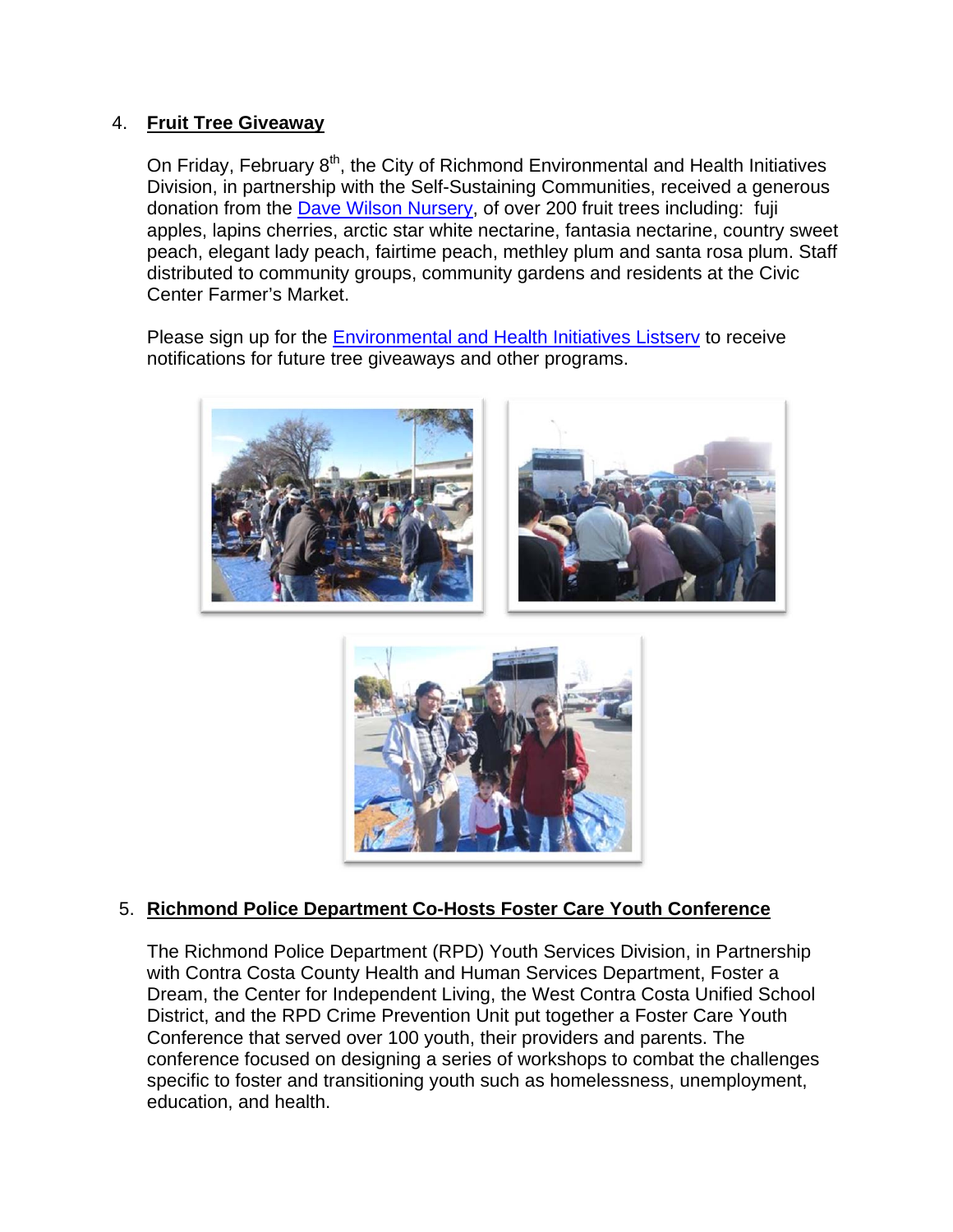The theme for the Foster Care Youth Conference was designed by the youth themselves, and featured a wide variety of workshops such as college readiness, AB 12, an assembly bill that provides support to emancipated foster youth, employment skills, life skills, relationship and dating, haircuts and personal styling, music and fitness courses. Detective Delon Jackson chaired the conference planning committee. Over a dozen community based agencies and businesses volunteered their time to provide the workshops.





Vendors providing information on foster care "Love and Logic" Course for foster parents and providers



RPD Youth Services and Recruitment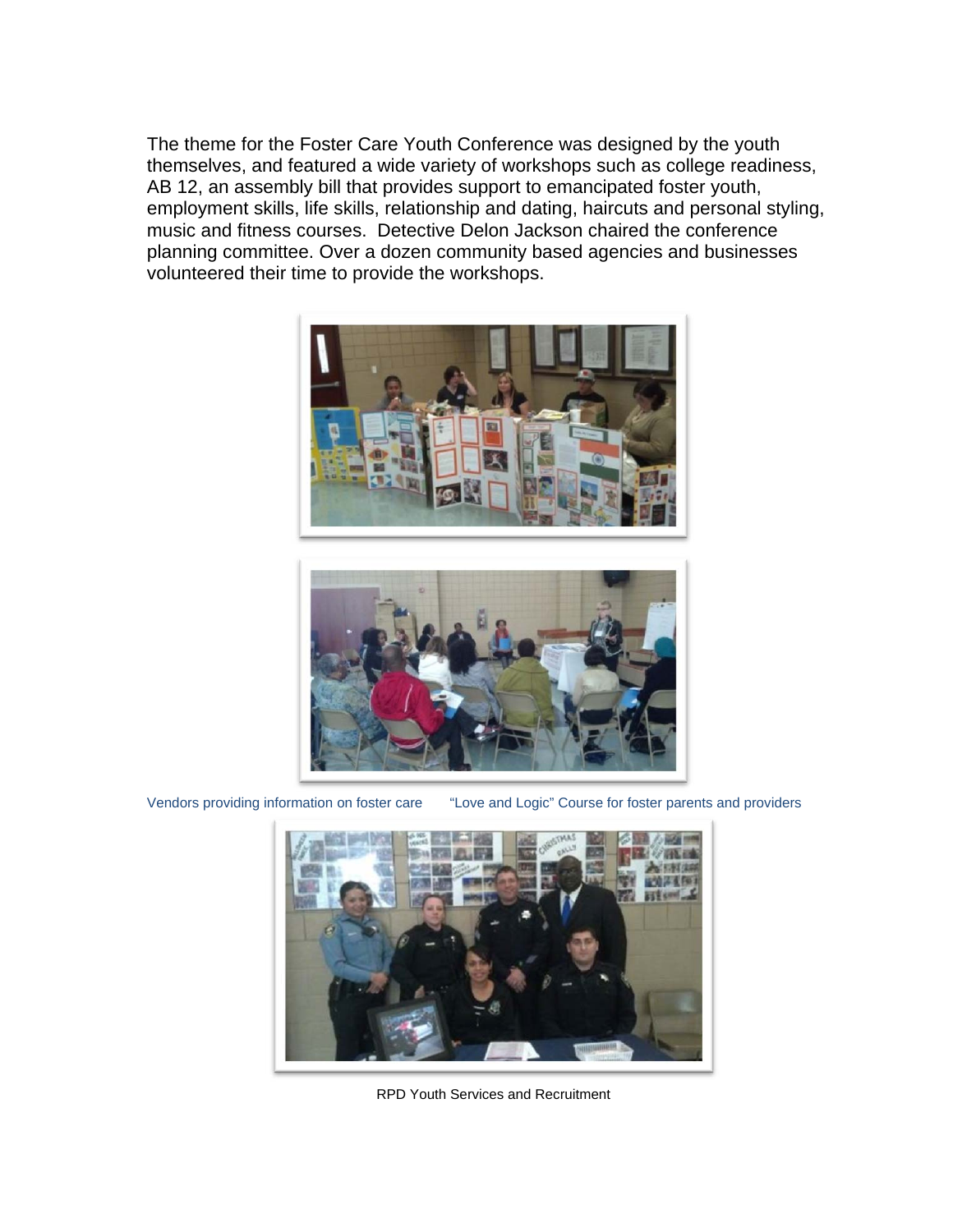### 6. **Sales Tax Update – Quarter Ending September 2012**

California's economic recovery continues to improve, with every region experiencing an increase in sales tax cash receipts for the four most recent quarters. Data for the third quarter of 2012 ending September 30, 2012 shows that San Francisco Bay area sales tax increased 7.4% over the same quarter for the prior year and the State of California as a whole increased by 6.8%. Richmond's third quarter sales tax experienced an increase of 2.5% over the prior year, although sales tax revenues are still below what they were at the peak five years ago.

Richmond's sales tax base continues to be led by the General Retail category which made up 34.5% of the sales tax revenue, due in large part to Costco, Wal-Mart and Target. Of significance, the New Auto Sales category and Used Auto Sales category increased by 45.4% and 35.2%, respectively, in the third quarter of 2012, over the third quarter of the prior year.

The Finance Department will continue to closely monitor the actual revenue submitted by the State Board of Equalization, the local trends we see developing in Richmond and the projections provided by the City's sales tax consultant, MuniServices.



## 7. **Recreation Highlights**

#### DPRC

Adult Morning participants and Therapeutic Interactive Recreation Program participants are focused on preparing for their Valentine's Dance to be held on February  $8<sup>th</sup>$  from 7:00 PM -10:00 PM. They have turned the multi-purpose room into a fun and colorful dance hall!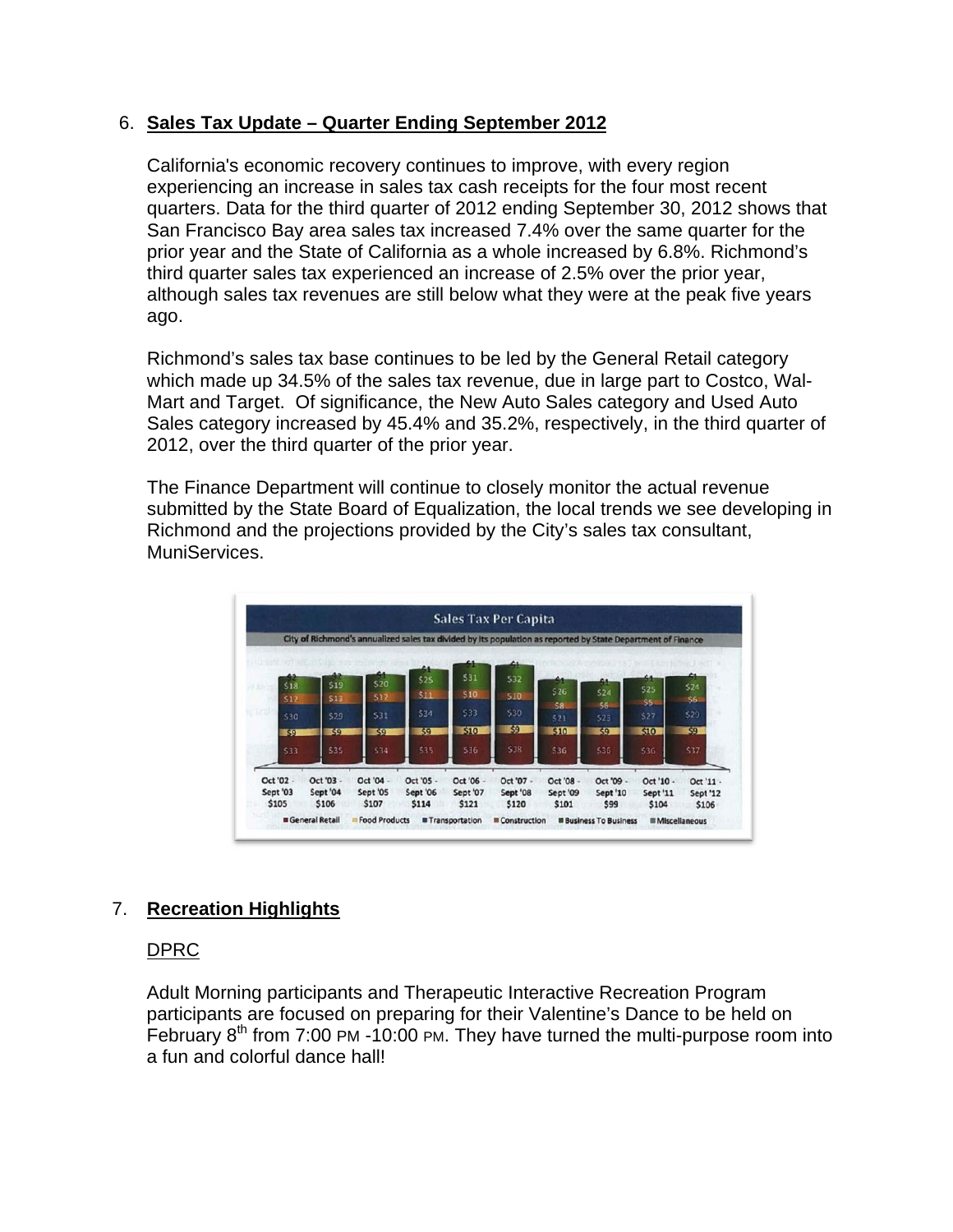#### Nevin Center

Nevin Center staff, in conjunction with First 5, host a six-week interval Pee Wee Soccer program (ages 4 and 5) on Mondays from 5:00 PM to 5:45 PM and a Mommy/Daddy and Me Soccer (ages 2 and 3) program on Tuesdays from 5:00 PM to 5:45 PM. Both programs are at capacity with 15 players. The children and parents are having a great time and look forward to continuing in the next session.

### 8. **Public Works Updates**

Parks and Landscaping Division: This week, crews continued installation of new way-finding signs in the Hilltop Assessment District, installed mulch along the Richmond Parkway median from San Pablo Avenue to Lakeside Drive, completed trenching for new electrical conduit on Richmond Parkway at Giant Highway, , completed irrigation repairs in Tiller Park, continued renovation work on baseball fields, constructed a pathway base in between Seawright Field and Nicholl Field #2 in Nicholl Park, prepared for paving crew, and over seeded, aerated, and fertilized turf at Shimada and Vincent Parks.



Esplanade landscape renovation project in the Marina

The tree crew trimmed an elm at 821-  $37<sup>th</sup>$  Street, a cypress on the E-Dock at Marina Green, a melalucas at 953 - 32<sup>nd</sup> Street, and pines along Village Way. A sycamore was removed from 600 -  $37^{\text{th}}$  Street, and a myoporum at 834 -32<sup>nd</sup> Street.

Equipment Services has received delivery of the new garbage truck for the Parks and Landscaping Division.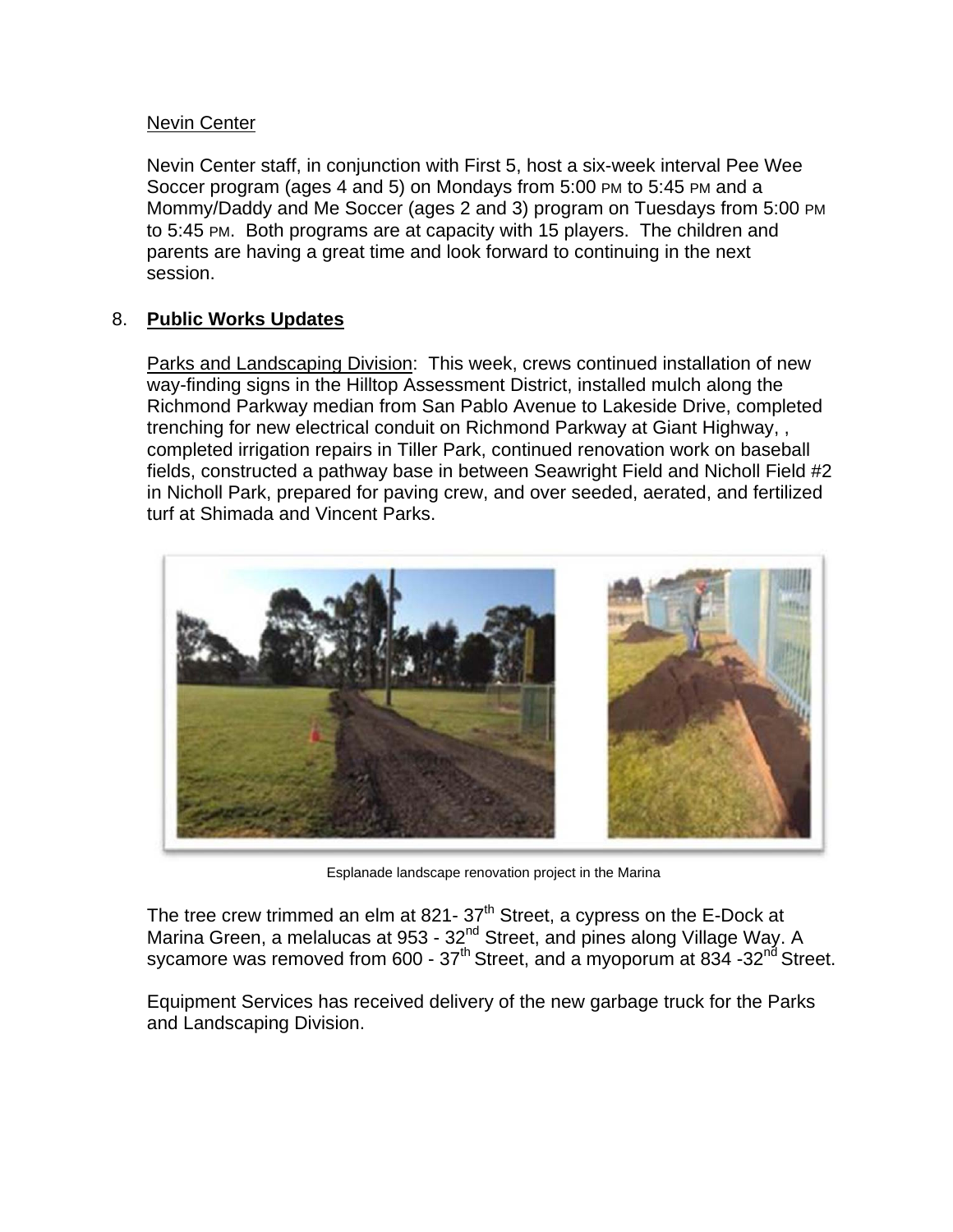

Facilities Maintenance Division: The carpenters completed replacing the flooring at Senior Annex Senior Center, repaired dry rot to the west side window of the Senior Annex, and repaired Nevin Center, Main Library, and Parchester Center storefront entrance doors.

The painters completed painting the staff lunch room in the Main Library.

The stationary engineers repaired the drain line from the apparatus room at Fire Station 64, replaced two (2) thermostats at Nevin Center and serviced the heating unit, and cleared and repaired the drain waste line in Richmond Police Department.

Utility workers completed carpet cleaning in the Paratransit offices.

The electricians taped off conduits on Kelsey Street for wire theft box replacement at Shields-Reid Park and secured bare PG&E wires due to wire theft on Giant Highway at the elevated section, re-lamped street lights on Atlas Road, Marina Way and Marina Bay Parkways, replaced 3M red traffic signal lights at Carlson and Cutting Boulevards, installed two electrical circuits with timers for new automatic doors in the Employment and Training Department, re-lamped and repaired street lights in Dornan Tunnel, completed cord rail installation in Fire Station 68, and replaced a traffic controller at Richmond Parkway and Pittsburg that was damaged by a PG&E partial power loss.

Streets Division: The paving crew grinded, prepped, and paved 38<sup>th</sup> Street from Roosevelt Avenue to Solano Avenue, and continued pothole patching in various locations.

The traffic signs and lines crew continued installing pavement messages behind the paving crew. Other task included refreshing red curbs, fabricating street name signs, as well as guide, regulatory, and specialty signage, and performing maintenance, repairs, and new installations.

The street sweepers performed street sweeping services for the first Monday through Thursday in Parchester Village, Hilltop Bayview, Hilltop Green, Fairmede/Hilltop, Carriage Hills – north side, El Sobrante Hills, Greenbriar, Hasford